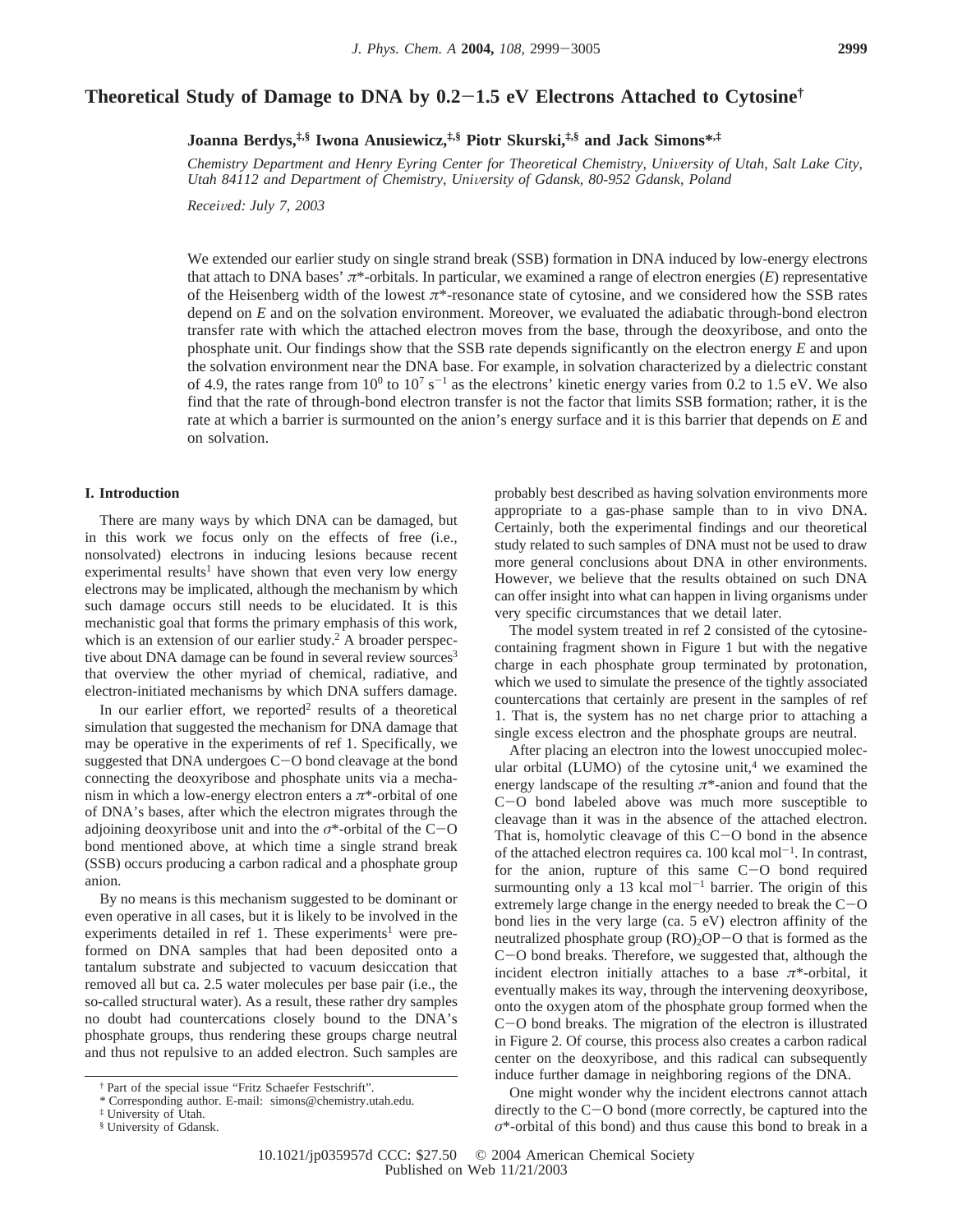

Figure 1. Excised fragment of DNA containing cytosine (circled) showing the C-O bond that ruptured (arrow) in the simulations of ref 2.



Figure 2. Orbital occupied by the attached electron on the cytosine (bottom) and for elongated C-O bond lengths (top) where the electron has migrated to the phosphate group.

more direct manner. Certainly, such dissociative electron attachment processes are known to occur. The problem with this suggestion lies in the fact that, near the equilibrium  $C-O$ bond length, the  $C-O$   $\sigma^*$ -orbital lies too high in energy to be accessed by the very low energy electrons we studied. At higher electron kinetic energies, direct dissociative electron attachment may be involved, but probably not in the experiments of ref 1 and certainly not in our simulations. However, as we detail later, this *σ*\*-orbital does come into play in the mechanism proposed in ref 2 once the C-O bond becomes elongated (e.g., due to thermal vibrations). In particular, once this bond is stretched sufficiently, the energy of the *σ*\*-anion decreases and allows the attached electron to flow from the cytosine *π*\*-orbital, onto the  $C-O$   $\sigma^*$ -orbital, and eventually into the very attractive phosphate group.

Let us now return to our discussion of what our earlier study concluded. Using the ca. 13 kcal mol<sup>-1</sup> barrier to  $C-O$  bond cleavage on the anion surface mentioned above and estimating the frequency at which the C-O bond vibrates to be  $3 \times 10^{13}$  $s^{-1}$ , we predicted the rate for passage over the barrier to be ca.  $10^4$  s<sup>-1</sup> at 298 K, the temperature used in ref 1. Because the intrinsic autodetachment lifetimes of such *π*\*-anion states of DNA bases are thought<sup>4</sup> to be near  $10^{-13}$  s, we concluded in ref 2 that SSBs induced by this mechanism would occur for only one in 109 attached electrons and thus not pose substantial health concerns if the DNA *π*\*-anions were not further stabilized (e.g., by  $\pi$ -stacking, solvation, or geometric relaxation<sup>5</sup>). However, additional simulations carried out in ref 2, in which the DNA fragment was strongly solvated (using a solvent dielectric constant of 78) showed that the *π*\*-anion can be rendered stable (i.e., unable to undergo autodetachment), in which case competition between SSB formation and detachment would not take place. Moreover, it was shown that such solvation did not substantially alter the height of the barrier that must be surmounted for C-O bond rupture to occur, so SSB formation was again predicted to occur at a rate of ca.  $10^4$  s<sup>-1</sup> but with unit SSB yield per attached electron. In the present work, we extend these solvation studies to include dielectric constants more representative of what the bases, deoxyribose, and neutralized phosphate groups are likely to experience in living organisms.

Before moving on to discuss this work, it is important to again stress that the entire mechanism studied in ref 2 probably would not be operative if the phosphate groups did not have countercations (or, in our case, protons) tightly bound to render them neutral. Hence, the findings obtained here, which also involve protonating the phosphate groups to facilitate comparison to the experiments of ref 1, will likely only be relevant to DNA molecules in living systems that, at the time of electron attachment, find the phosphate groups nearest the base to which the electron attaches bound to counterions or other positive charges in close proximity.

In the present paper, we extend our earlier study in several directions:

a. We consider a range of energies  $(0.2-1.5 \text{ eV})$  for attaching the electron to cytosine's lowest *π*\*-orbital, which is found in electron transmission experiments to lie ca. 0.5 eV above<sup>4</sup> the neutral cytosine. Exploring such a range of energies is important because the  $\pi$ <sup>\*</sup>-anion states of DNA's bases are not "sharp" bound states; they are metastable resonance states having finite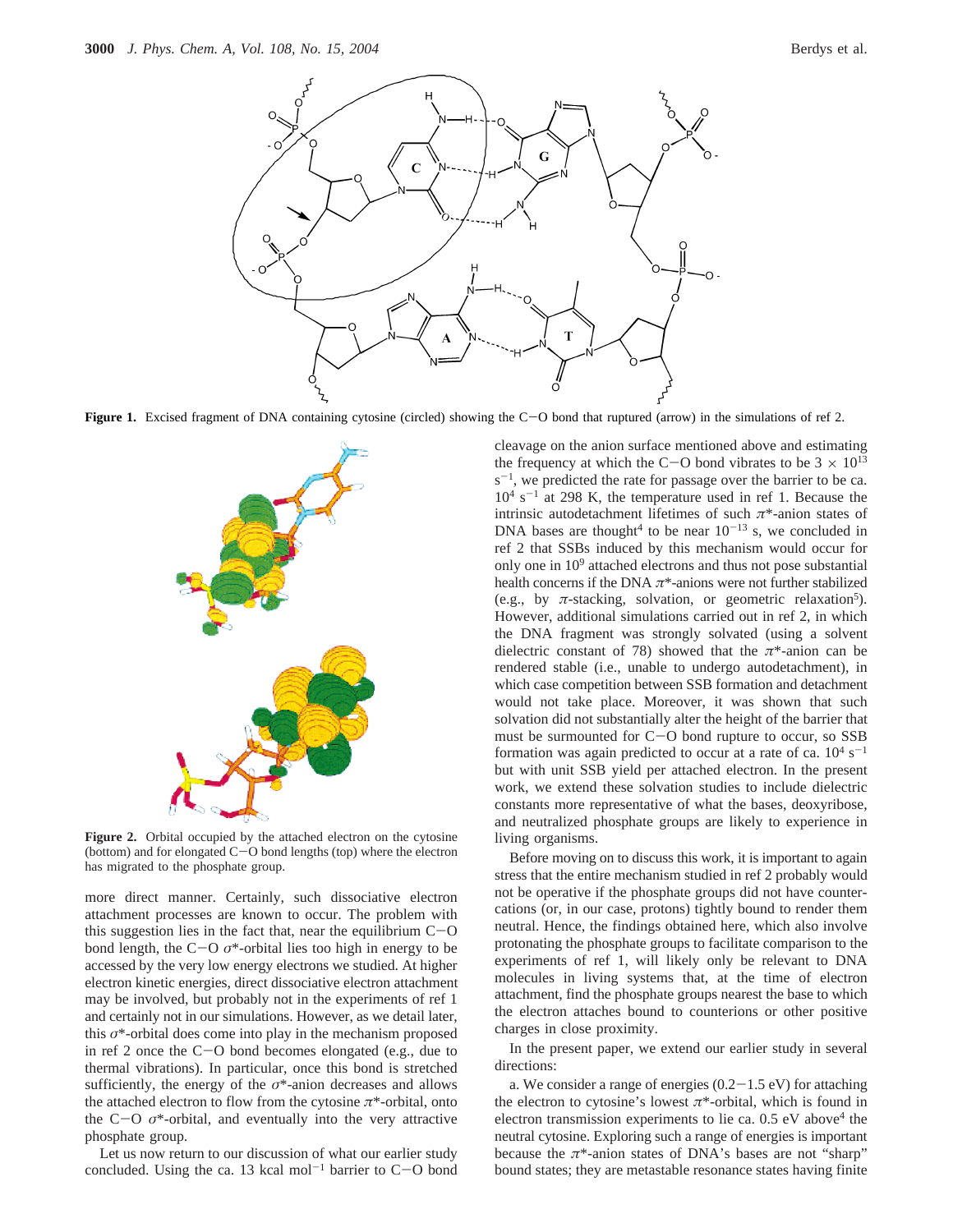lifetimes *δt* (and hence Heisenberg energy widths *δE*). We need to explore energies spanning the widths of cytosine's *π*\* resonance state to see how the barrier to C-O bond rupture changes as this energy is varied. As discussed above, knowing this barrier is critical to being able to predict SSB formation rates. The special techniques used to describe an electron having kinetic energy in the  $0.2-1.5$  eV range that attaches to a base *π*\*-orbital are detailed in the Methods section.

b. We consider a range of solvation environments for the DNA fragment that we use to model the SSB formation process. In ref 2 we considered only nonsolvated and strongly solvated (i.e.,  $\epsilon = 78$ ) fragments in order to consider what we believe are likely limiting cases. In the present work, we include other solvation cases including dielectric constants near 4, which likely is more indicative of native DNA. Ultimately, we intend in future work to perform simulations including neighboring (hydrogen bonded and  $\pi$ <sup>\*</sup>-stacked) bases to more properly model the native environment of such DNA fragments. However, we think it prudent to first examine a range of solvation environments to see how the energy barriers and other findings depend on solvation.

c. We use stabilization-type methods<sup> $6$ </sup> to determine the intrinsic rate at which the attached electron moves from the cytosine's  $\pi^*$ -orbital, through the dexoyribose, and onto the  $C-O$   $\sigma^*$ -orbital. Although the rate-limiting step for forming SSBs turns out to be the rate at which thermal motions cause the  $C-O$  bond to access the barrier on the energy surface, it is still important to know how fast the attached electron undergoes this through-bond electron-transfer event. The stabilization method used here allows us to compute the adiabatic rate at which the through-bond electron-transfer process takes place.

#### **II. Methods**

Because most of the methods used to carry out these calculations were detailed in ref 2, we will not repeat such a description here. Instead, we will discuss only those methods that are used in this work but that did not appear in our earlier paper.

Because the  $\pi^*$ -anion is not an electronically stable species but is metastable with respect to electron loss, we had to take additional measures to make sure that the energy of the anion relative to that of the neutral fragment shown in Figure 1 was correct. That is, to describe attaching a 1.0 eV electron to the *π*\*-orbital of cytosine, we needed to alter our atomic orbital basis set to produce a  $\pi^*$ -orbital having an energy of 1.0 eV. We did so by scaling the exponents of the most diffuse  $\pi$ -type basis functions on the atoms within the cytosine ring to generate a lowest *π*\*-orbital on cytosine with this energy. Of course, we had to perform independent orbital exponent scaling to achieve *π*\*-orbital energies of 0.2, 0.3, 0.8, 1.0, 1.3, and 1.5 eV (the specific energies studied here). By scaling the atomic orbital basis functions' exponents, we are able to match the kinetic energy of the incident electron to the total (kinetic plus potential) energy of the electron in the cytosine  $\pi^*$ -orbital. This matching is crucial for describing such metastable states.

To describe the effect of surrounding solvent molecules and the  $\pi$ -stacked and hydrogen-bonded bases on the electronic energy and geometry of our model DNA fragment, we employed the polarized continuum (PCM) solvation model<sup>7</sup> within a selfconsistent reaction field treatment, and we performed all calculations using the Gaussian 98 program.<sup>8</sup> Dielectric constants of 1.0, 4.9, 10.4, and 78 were included to gain appreciation for how strongly the most important aspects of the resulting data (e.g., barrier heights, through-bond transfer rates) depend on the solvation strength.

The energy profiles that we obtain as functions of the  $C-O$ bond length labeled in Figure 1 describe variation in the electronic energy of the cytosine-containing fragment and its anion with all other geometric degrees of freedom "relaxed" to minimize the energy. In duplex DNA, there clearly are constraints placed on the geometry of the cytosine-dexoyribose-phosphate groups (e.g., hydrogen bonding and  $\pi$ -stacking) that do not allow all geometric parameters to freely vary. As such, the energy profiles we obtain provide lower bounds to the barriers that must be overcome to effect  $C-O$  bond cleavage. However, we found that the changes in the remaining bond lengths ( $\leq 0.04$  Å) and valence angles ( $\leq 5^{\circ}$ ) are quite small as we "stretch" the C-O bond. Hence, we do not think the unconstrained energy profiles result in qualitatively incorrect barriers.

## **III. Results**

**A. Energy Profiles.** In Figure 3, we show plots of the electronic energies of the neutral and  $\pi^*$ -anion species with various (PCM) solvent dielectric constants for energies of the attached electron ranging from 0.2 to 1.5 eV. The neutralfragment plots are included to illustrate at what electron energies and solvent conditions the anion is electronically stable and when it is not.

The *π*\*-anion energy profiles in the absence of solvent (i.e., for  $\epsilon = 1.0$ ) suggest that C-O bond rupture requires surmounting a  $8-16$  kcal mol<sup>-1</sup> barrier (depending on the electron energy *E*) but that the fragmentation process is exothermic in all cases. As discussed earlier, the exothermicity results primarily from the large electron affinity of the neutralized phosphate group  $-O-PO<sub>3</sub>H<sub>2</sub>$  generated by bond rupture. In Table 1, we collect from Figure 3 values of the barrier heights along the  $C-O$  bond length for various dielectric constants and various *E* values, and we show the value of *R* at which the barrier occurs in each case. Several trends are worth noting:

1. The barrier occurs at nearly the same *R*-value for all solvents and for all *E*-values, although there seems to be a trend to smaller *R*-values at higher *E*.

2. Among all solvation environments, the barrier ranges from 5 to 28 kcal/mol and is smaller for high *E*-values than for low *E*-values. Some of this trend likely derives from the fact that, at higher *E*, there is more energy present in the anion and thus less energy is needed to access the barrier.

3. Moreover, the barrier tends to grow as the solvation strength increases at low *E*-values and to decrease as the solvation strength increases at higher *E*-values.

4. Only for  $\epsilon = 1.0$  is the anion electronically metastable; for all other  $\epsilon$  values, the anion lies below the neutral for all *R*-values and is thus electronically stable.

**B. Predicted Rates of SSB Formation.** To estimate the rates of SSB formation, we consider the vibrations of the C-O bond that must rupture. As is typical of most  $C-O$  single bonds, this bond is found to vibrate at a rate of ca.  $3 \times 10^{13} \text{ s}^{-1}$ . The probability *<sup>P</sup>* that this C-O bond stretches, through thermal activation at 298 K, enough to surmount a barrier of ∆*E* is

## $P = \exp(-\Delta E(505)/298)$

where  $\Delta E$  is given in kcal mol<sup>-1</sup> and 505 = 1/*R* with *R* being the ideal gas constant  $R = 1.98 \times 10^{-3}$  kcal (mol K)<sup>-1</sup>. Hence, an estimate<sup>9</sup> of the average rate of SSB formation can be obtained by multiplying the vibrational frequency by the probability of accessing the barrier:  $3 \times 10^{13} \exp(-\Delta E(505))$ 298). Using barrier heights ∆*E* of 5, 10, 15, 20, and 25 kcal  $mol^{-1}$ , which characterize the range shown in Table 1, we obtain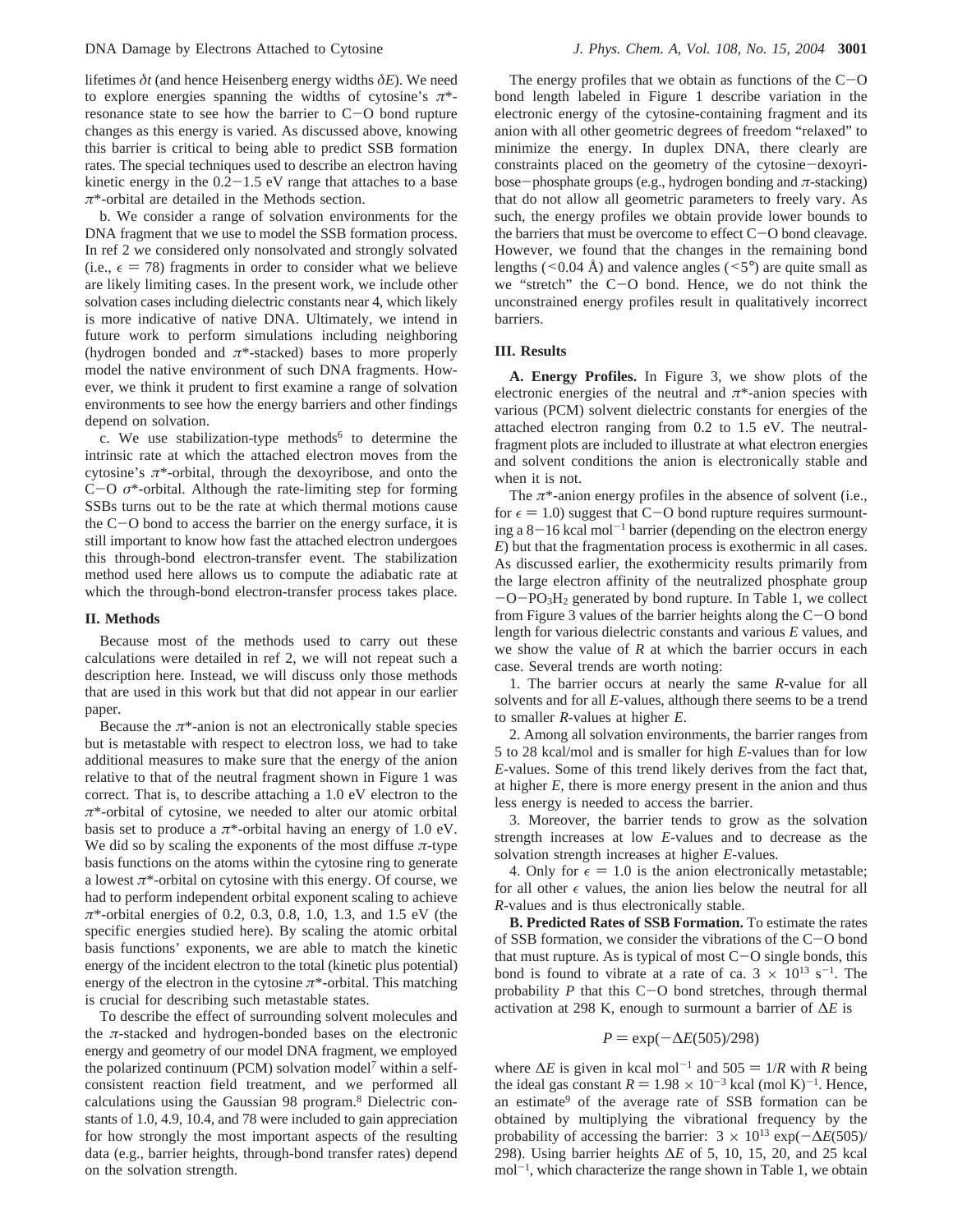

**Figure 3.** Energies of neutral fragment ( $\epsilon = 1.0$ , solid square;  $\epsilon = 4.9$ , solid triangle;  $\epsilon = 10.4$ , solid circle;  $\epsilon = 78$ , solid diamond) and of  $\pi^*$ -anion ( $\epsilon = 1.0$ , half-filled square;  $\epsilon = 4.9$ , half-filled triangle;  $\epsilon = 10.4$ , half-filled circle;  $\epsilon = 78$ , half-filled diamond) fragment at various electron energies *E* and various solvation dielectric constants.

**TABLE 1: Barriers (kcal mol**-**1) along the C**-**O Bond Length for Various Electron Kinetic Energies** *<sup>E</sup>* **(eV) and Various** Solvent Dielectric Constants  $\epsilon$  as Well as the Value of  $R(A)$  Where the Barrier Occurs<sup>*a*</sup>

| electron energy $E$                      | 0.2  | 0.3  | 0.8   | 1.0   |      |      |
|------------------------------------------|------|------|-------|-------|------|------|
| barrier ( $\epsilon = 1.0$ )             | 15.6 | 15.1 | 12.1  | 11.25 | 9.0  | 8.38 |
| barrier ( $\epsilon$ = 4.9)              | 18.3 | 18.5 | 13.1  | 10.47 | 10.2 | 7.95 |
| barrier ( $\epsilon$ = 10.4)             | 19.0 | 19.8 | 13.7  | 10.51 | 10.5 | 8.38 |
| barrier ( $\epsilon$ = 78)               | 28.1 | 21.8 | 11.3  | 9.5   | 5.3  | 5.1  |
| R at barrier ( $\epsilon = 1.0$ )        | 1.95 | 1.95 | 1.875 | 1.85  | 1.80 | 1.8  |
| <i>R</i> at barrier ( $\epsilon$ = 4.9)  | 1.95 | 1.95 | 1.85  | 1.85  | 1.80 | 1.8  |
| <i>R</i> at barrier ( $\epsilon$ = 10.4) | 1.95 | 1.95 | 1.85  | 1.8   | 1.80 | 1.8  |
| <i>R</i> at barrier ( $\epsilon$ = 78)   | 2.05 | 2.10 | 1.90  | 1.8   | 1.75 | 1.75 |
|                                          |      |      |       |       |      |      |

*a* Barrier heights of 5, 10, 15, 20, and 25 kcal mol<sup>-1</sup> produce C-O rupture rates of  $6.3 \times 10^9$ ,  $1.3 \times 10^6$ ,  $2.7 \times 10^2$ ,  $6 \times 10^{-2}$ , and  $1 \times 10^{-5}$  s<sup>-1</sup>, nectively respectively.

SSB rates of 6.3  $\times$  10<sup>9</sup>, 1.3  $\times$  10<sup>6</sup>, 2.7  $\times$  10<sup>2</sup>, 6  $\times$  10<sup>-2</sup>, and 1  $\times$  10<sup>-5</sup> s<sup>-1</sup>, respectively. As we show in the following section, these rates are slower than the rates at which the attached electron undergoes through-bond electron transfer, and thus it is these rates that we suggest limit the rates of SSB formation whenever the mechanism being examined here is operative.

Recall that the autodetachment lifetimes of *π*\*-anion states of DNA's bases are expected to be ca.  $10^{-13}$  s when the base is not solvated or has not undergone relaxation to form the electronically stable anion structure. Also, note from Figure 3 that the  $\pi^*$ -anion (of cytosine) is metastable only for  $\epsilon = 1.0$ . That is, for all the solvent environments considered here, the *π*\*-anion is electronically stable with respect to the neutral DNA fragment. These observations suggest the following:

a. For nonsolvated DNA (as used in the experiments of ref 1), only at *E*-values near 1.5 eV will SSB formation be within 3 orders of magnitude of the autodetachment rate. This likely is why the experiments of ref 1 did not observe appreciable SSB formation at energies below ca. 3.5 eV.

b. For moderately or strongly solvated DNA, the anion is electronically stable so competition with autodetachment is not an issue. In such cases, the rates of SSB formation range over many orders of magnitude, but are usually larger at higher *E*-values and for smaller dielectric constants.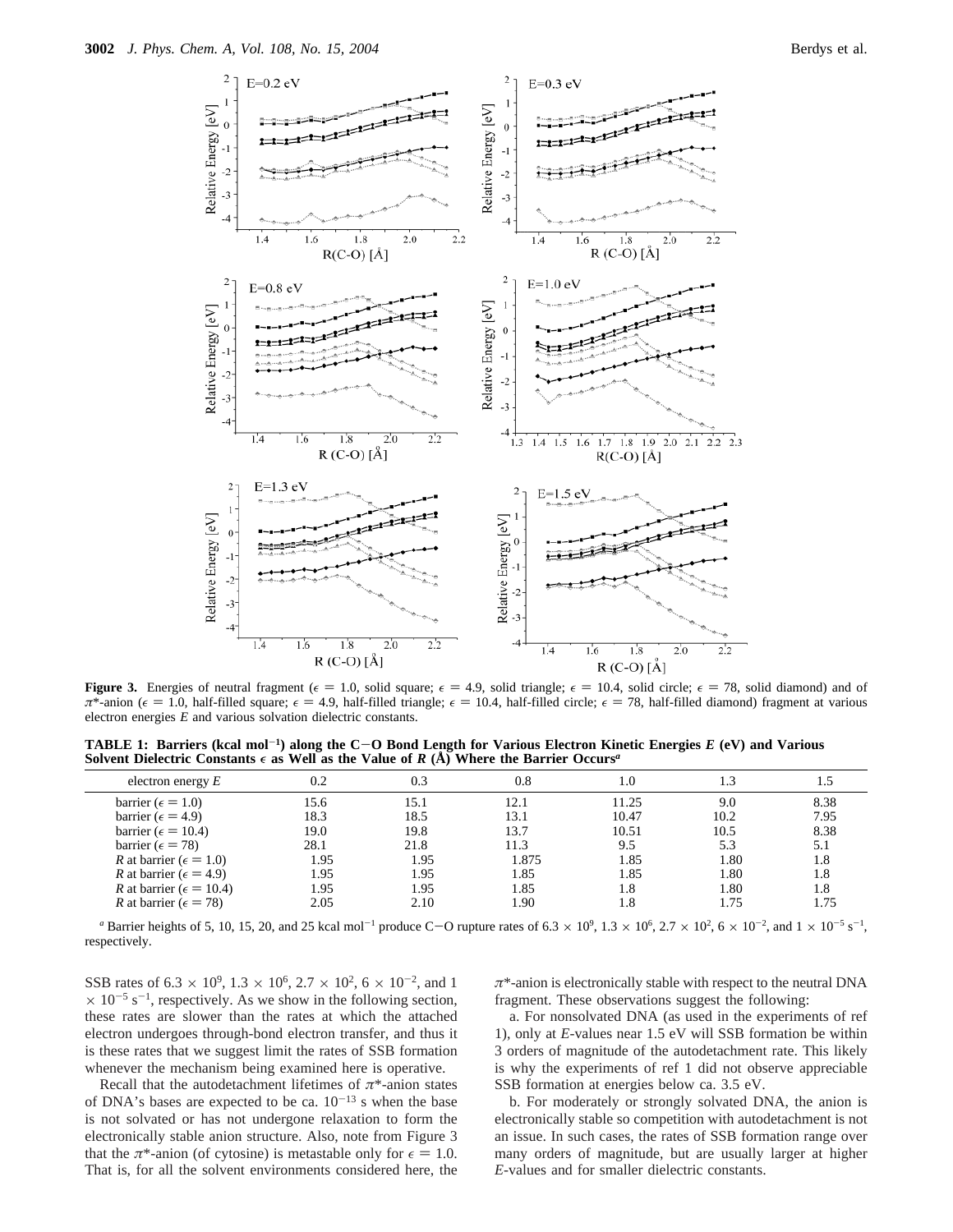

**Figure 4.** Plots of the  $\pi^*$  (solid line) and  $\sigma^*$  (dashed line) diabatic anion energy states as functions of the C-O bond length *<sup>R</sup>*.

c. For a dielectric constant near 4, which may be representative of native DNA, the SSB rates range from  $10^0$  to  $10^7$  s<sup>-1</sup> as the electron's kinetic energy varies from 0.2 to 1.5 eV.

**C. Rates of Through-Bond Electron Transfer.** For each value of the  $C-O$  bond length  $R$  whose variation plays such a crucial role in the SSB formation event, there are two anion states that need to be considered to examine the through-bond electron-transfer event. The first "diabatic" state consists of the DNA fragment with the excess electron attached to cytosine's  $\pi^*$ -orbital at an energy *E* (that can range from 0.2 to 1.5 eV). The second consists of the DNA fragment with the excess electron occupying the  $\sigma^*$ -orbital of the C-O bond. As noted in the Introduction, this latter state lies at much higher energy for *R*-values near  $R_{eq}$  (1.45 Å) because it places two electrons into the  $C-O$  bonding orbital and one in the  $C-O$  antibonding orbital. However, as the  $C-O$  bond is stretched, the energy of this *σ*\*-anion state drops sharply as shown in Figure 4. In fact, the *σ*\*-anion eventually evolves, at large *R*, into the phosphate anion and a deoxyribose carbon radical. Because the neutralized phosphate group has a large electron binding energy (ca. 5 eV), this  $\sigma^*$ -anion's energy is very low at large *R*. It is this large electron affinity that provides much of the thermodynamic driving force for C-O bond cleavage in the mechanism treated here.

As the C-O bond length approaches 1.9 Å, the *<sup>σ</sup>*\*-anion state has decreased enough in energy (because the carbon and oxygen orbitals' overlap has decreased) to render its energy equal to that of the  $\pi^*$ -anion. At such *R*-values, these two diabatic states couple and undergo "avoided crossings" to produce the pairs of adiabatic states whose regions of avoidance are shown in Figure 5 (for various *E*-values).

The energy spacing *δE* between the two adiabatic curves at their point of closest approach can be used to estimate the rate at which the excess electron, originally localized on the cytosine's *π*\*-orbital, moves through the unfilled orbitals of the intervening deoxyribose and into the C-<sup>O</sup> *<sup>σ</sup>*\*-orbital. The *<sup>δ</sup><sup>E</sup>* values shown in Figure 5 range from 0.01 to 0.24 eV and correspond to rates of  $2 \times 10^{12}$  to  $6 \times 10^{13}$  s<sup>-1</sup>. There appears to be no systematic trend in these *δE* values as the electron energy *E* varies. It is our feeling that this is probably because it is very difficult to identify that precise geometry at which the  $\pi^*$ -and  $\sigma^*$ -anion states have their minimum splitting (it is this energy gap that defines *δE*). As a result, we experience considerable numerical uncertainty in the *δE* values that we report, but the resultant predicted transfer rate range of  $10^{12}$ - $10^{14}$  s<sup>-1</sup> likely is valid.

Recall that in Figure 2 we showed the singly occupied molecular orbital $10$  of our anion fragment near the equilibrium

value of *R*, where the electron occupies the cytosine  $\pi^*$ -orbital, and at large *R*, where the electron resides between the phosphate and sugar groups. It is the rate of this through-bond electrontransfer event that the energy spacings shown in Figure 5 allow us to estimate. The above plots and Figure 2 clearly show that the attached electron can indeed migrate "smoothly" from the *π*\*-orbital of cytosine and onto the phosphate. We again note that the deduced through-bond electron-transfer rates are much faster than the rates at which the barriers shown in Figure 3 are accessed. For this reason, the overall rate of electron migration and of SSB formation will be determined by the rate at which the barriers on the surface are surmounted, not by the throughbond transfer rate.

### **IV. Summary**

Our ab initio simulations have been aimed at studying the rates at which very specific single strand breaks occur in DNA after a free electron attaching to a base within the DNA. The particular mechanism studied here likely will be operative only when the negatively charged phosphate groups closest to the base to which the electron attaches have nearby countercations or some other positive charges that render them neutral. This was, of course, the case for the DNA molecules used in the original experiments<sup>1</sup> that attracted our interest in this phenomenon. Only in such situations will the electron transfer from the base's  $\pi$ <sup>\*</sup>-orbital to the phosphate group be energetically as favorable as in this case.

We view the sequence of events taking place in this mechanism as follows.

1. An electron having kinetic energy  $E$  in the range  $0.2-1.5$ eV (as studied here) attaches to the lowest  $\pi^*$ -orbital of cytosine. This state has a maximum in its attachment cross section<sup>4</sup> near 0.5 eV but extends considerably above and below this energy; this is why we compute rates for *E* values between 0.2 and 1.5 eV for this single resonance state. The incident electron cannot enter the C-<sup>O</sup> *<sup>σ</sup>*\*-orbital directly because this orbital's energy is too high when the  $C-O$  bond is near its equilibrium distance.

2. In the absence of stabilization due to surrounding hydrogenbonded or *π*-stacked bases or solvent molecules or even vibrational relaxation, the *π*\*-anion state can undergo electron autodetachment at a rate of ca.  $10^{13}$  s<sup>-1</sup>.

3. Alternatively, after attachment, the *π*\*-anion may undergo geometric distortion and/or reorganization of the surrounding solvation environment to render this state electronically stable. We find that even modest solvation makes the *π*\*-anion stable, so it is likely that a significant fraction of the nascent *π*\*-anions become stabilized.

4. As the *<sup>π</sup>*\*-anion's C-O bond vibrates (with frequency *<sup>ν</sup>*) under thermal excitation, it has some (albeit low) probability of reaching a critical distortion at which the C-O bond's *<sup>σ</sup>*\* orbital and the base's *π*\*-state become nearly degenerate. The energy <sup>∆</sup>*<sup>E</sup>* required to access such a stretched C-O bond plays a crucial role in determining the rate (given as  $\nu \exp(-\Delta E)$ *RT*)) of C-O bond cleavage and thus of SSB formation. We find these barriers  $\Delta E$  to vary from ca. 5 to 28 kcal mol<sup>-1</sup>; they are smallest at higher *E*-values and they depend on the solvation environment as shown in Table 1. The energies ∆*E* are, in effect, the reorganization (including solvent and intramolecular relaxation) energy requirements for the electrontransfer event to occur.

5. Once the barrier is reached at the stretched C-O bond length, the attached electron promptly moves, via a throughbond transfer process, from the base's *π*\*-orbital, through the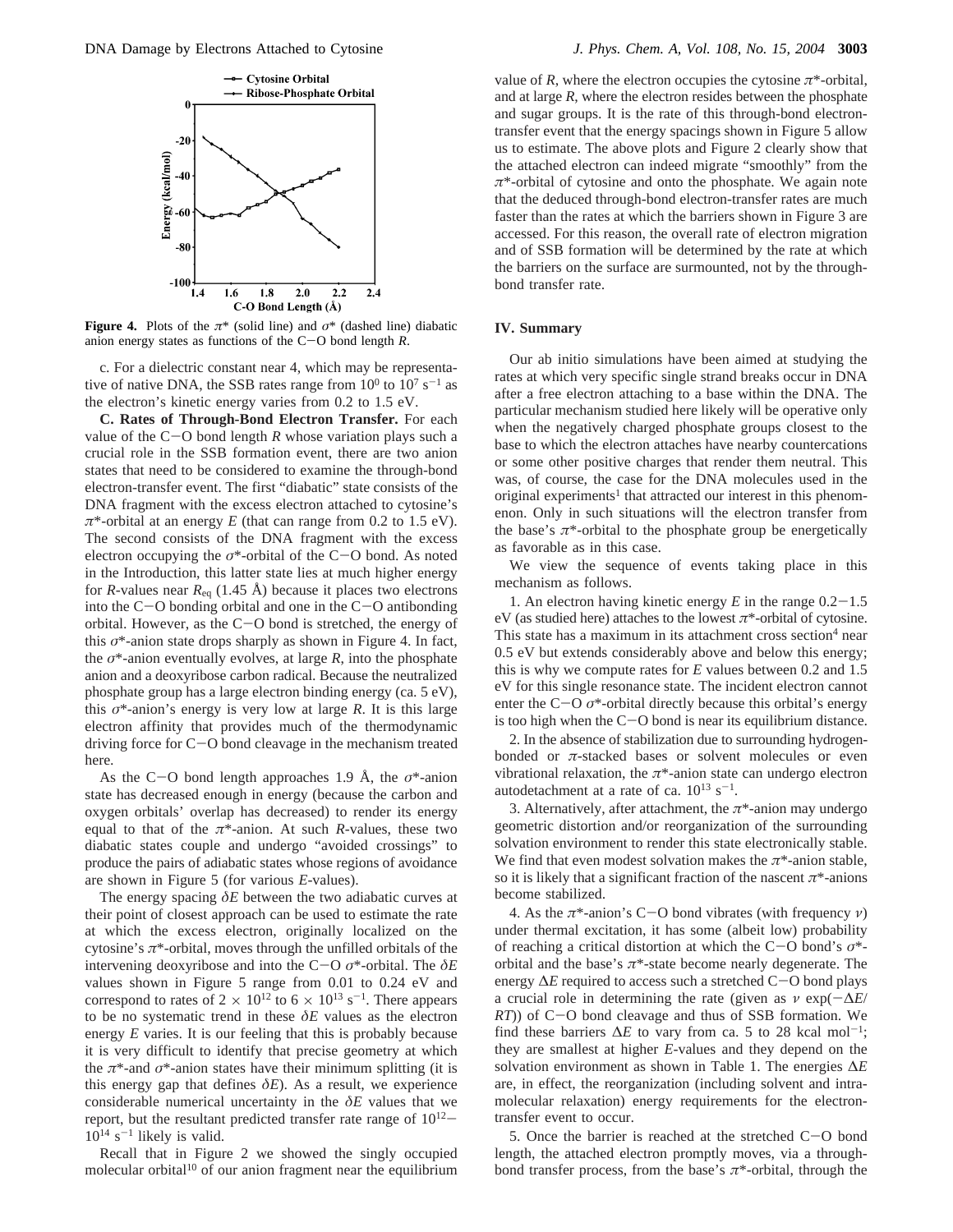

**Figure 5.** Avoided crossings between *π*\*- and *σ*\*-anion states for nonsolvated DNA fragment at various *E*-values. The pairs of curves represent the adiabatic energies of the two anion states.

vacant orbitals of the intervening dexoyribose, and onto the <sup>C</sup>-O bond that eventually cleaves to produce the highly stable phosphate ion. We find that the rate of through-bond electron transfer is faster than the rate of accessing the barrier, so the former is not the rate-limiting step in forming SSBs.

It should be recalled that the samples used in the experiments of ref 1 contained dried DNA, so the degree of solvation in those experiments was quite low. For this reason, the anions formed by electron attachment in those experiments were probably electronically metastable with lifetimes in the  $10^{-13}$  s range, as a result of which the yield of SSBs per attached electron was quite low (in fact, SSBs were not even observed at the low *E*-values considered here although they were at *E*-values above 3.5 eV). However, because even modest solvation is shown here to render the  $\pi^*$ -anion state electronically stable, the yields of SSBs per attached electron can approach unity if the phosphate groups near the base to which the electron attaches are rendered neutral by countercations or other positive charges. Certainly, such is not the case for the vast majority of DNA molecules in living species, but it may occur often enough (e.g., as cations migrate into the neighborhoods of the phosphate groups) to make the mechanism suggested here and in ref 2 important to be aware of.

**Acknowledgment.** This work was supported by NSF Grants 9982420 and 0240387 to J.S. and Grant DS/8371-4-0137-3 to P.S. The computer time provided by the Center for High Performance Computing at the University of Utah is also gratefully acknowledged.

## **References and Notes**

(1) Boudaiffa, B.; Cloutier, P.; Hunting, D.; Huels, M. A.; Sanche, L. *Science* **<sup>2000</sup>**, *<sup>287</sup>* (5458), 1658-1662.

(2) Barrios, R.; Skurski, P.; Simons, J. *J. Phys. Chem. B* **2002**, *106*, 7991.

(3) Stubbe, J.; Kozarich, J. W. *Chem. Re*V*.* **<sup>1987</sup>**, *<sup>87</sup>*, 1107. Giloni, L.; Takeshita, M.; Johnson, F.; Iden, C.; Grollman, A. P. *J. Biol. Chem.* **1984**, *<sup>236</sup>*, 8608. Burrows, C. J.; Muller, J. C. *Chem. Re*V*.* **<sup>1998</sup>**, *<sup>98</sup>*, 1109-1151.

(4) It had been shown in the following reference that low-energy electrons indeed can be captured into the low-lying  $\pi^*$ -orbitals of DNA's bases: Aflatooni, K.; Gallup, G. A.; Burrow, P. D. *J Phys. Chem. A* **1998**, *<sup>102</sup>*, 6205-6207. Moreover, in ref 1, it was speculated that the initial electron capture event involved the base *π*\*-orbitals.